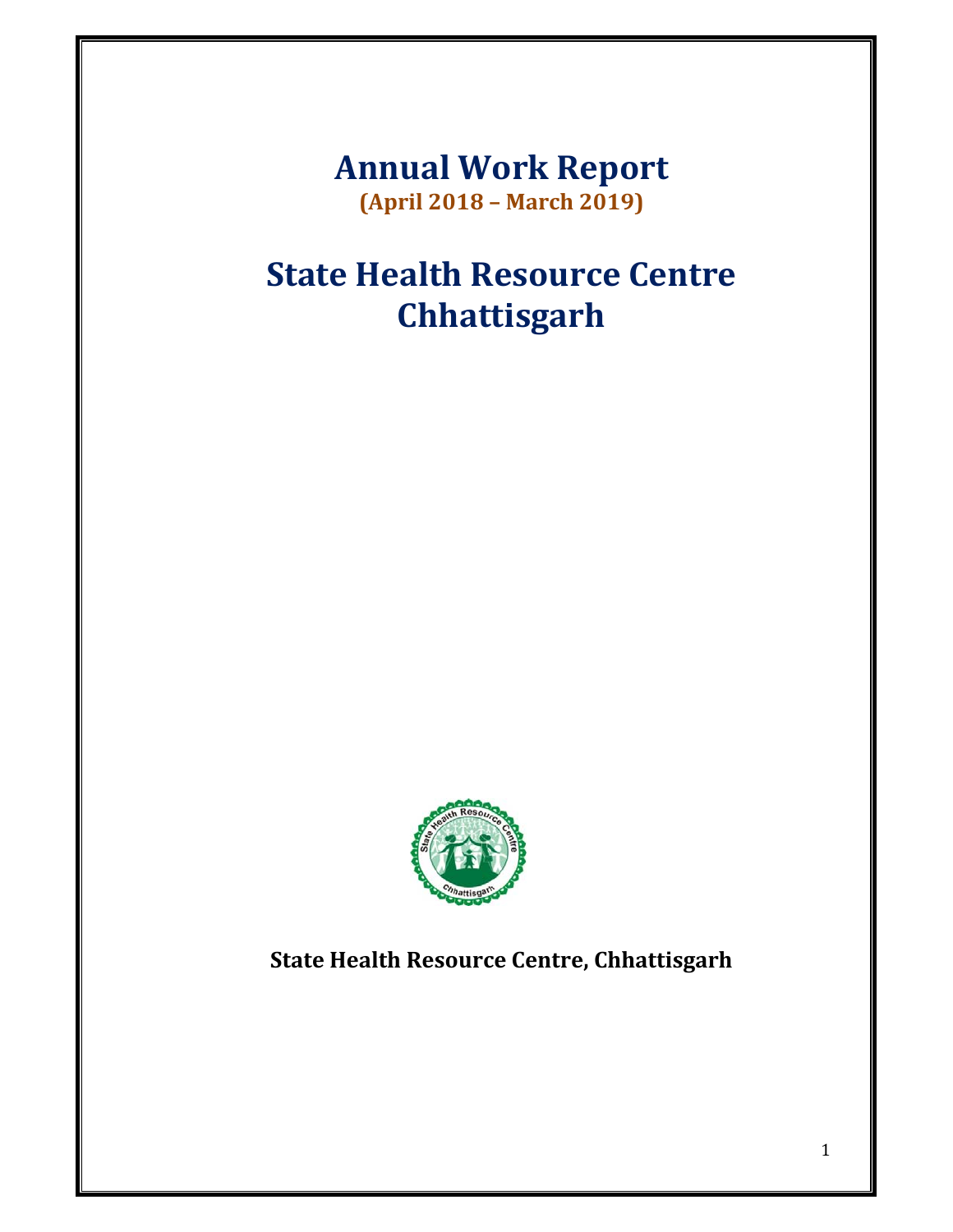# **Health Systems Strengthening**

**Health and Wellness Centres (HWCs):** In 2018-19, the number of HWCs in state increased to 900 (out of them 650 were at sub-centre level). SHRC continued to provide technical support at state as well as district level for operationalisation of HWCs. At state level, SHRC supported by preparing PIP, draft guidelines, reporting formats etc. SHRC aided the necessary capacity building by designing training modules for AMOs and ANM/MPWs and conducting the training and ToT in collaboration with AIIMS, Raipur. SHRC helped in conducting examination for entrance into 6 month bridge course and provided support during counseling.

SHRC provided field level facilitation and monitoring support in 13 districts, covering 554 (including 410 in sub-centres) of the 900 HWCs. While there have been no major changes in PHCs taken up as HWCs, the services at sub-centre based HWCs are gaining significance. In January 2018, the compiled reports of around 400 HWCs showed that the average number of patients treated per HWC in a month was around 260. The average number of hypertension patients under treatment per HWC was 24 and for diabetes it was 15. The overall availability of drugs in HWCs improved during the year but as the identified cases of hypertension and diabetes increase, the quantity of drugs needs to be improved. 

A detailed assessment of HWCs was carried out in Korba district by comparing outpatients covered in April 2017 against April 2018 i.e. a year after the HWCs started in Korba. It shows that the footfall increased multiple times and HWC-SHCs contributed to providing services for 38% of total estimated out-patient care needs.

Earlier, based on an initiative planned by Korba district, SHRC developed it into a model and strategy for the state to roll-out HWCs in other districts. SHRC facilitated the creation of the programme and standardization including preparing guidelines etc. and its inauguration in October 2017. SHRC followed up in all 6 districts through orientation workshops, preparation of training materials, training of AMOs and 337 HWCs were operationalised by March 2018.

In 2019, 1000 new HWCs have been approved. SHRC will have to post 5-6 more district level facilitators.

**Free Essential Diagnostics**: A roadmap and cost-estimation was developed for free diagnostics provision in government facilities. Another round of data collection was done on high-priority equipments and gaps in their use. 55 of the CHCs have biochemistry analysers and after a year of following up, 60% of them have become operational. A draft policy and operationalisation plan for free essential diagnostics has been submitted to the department.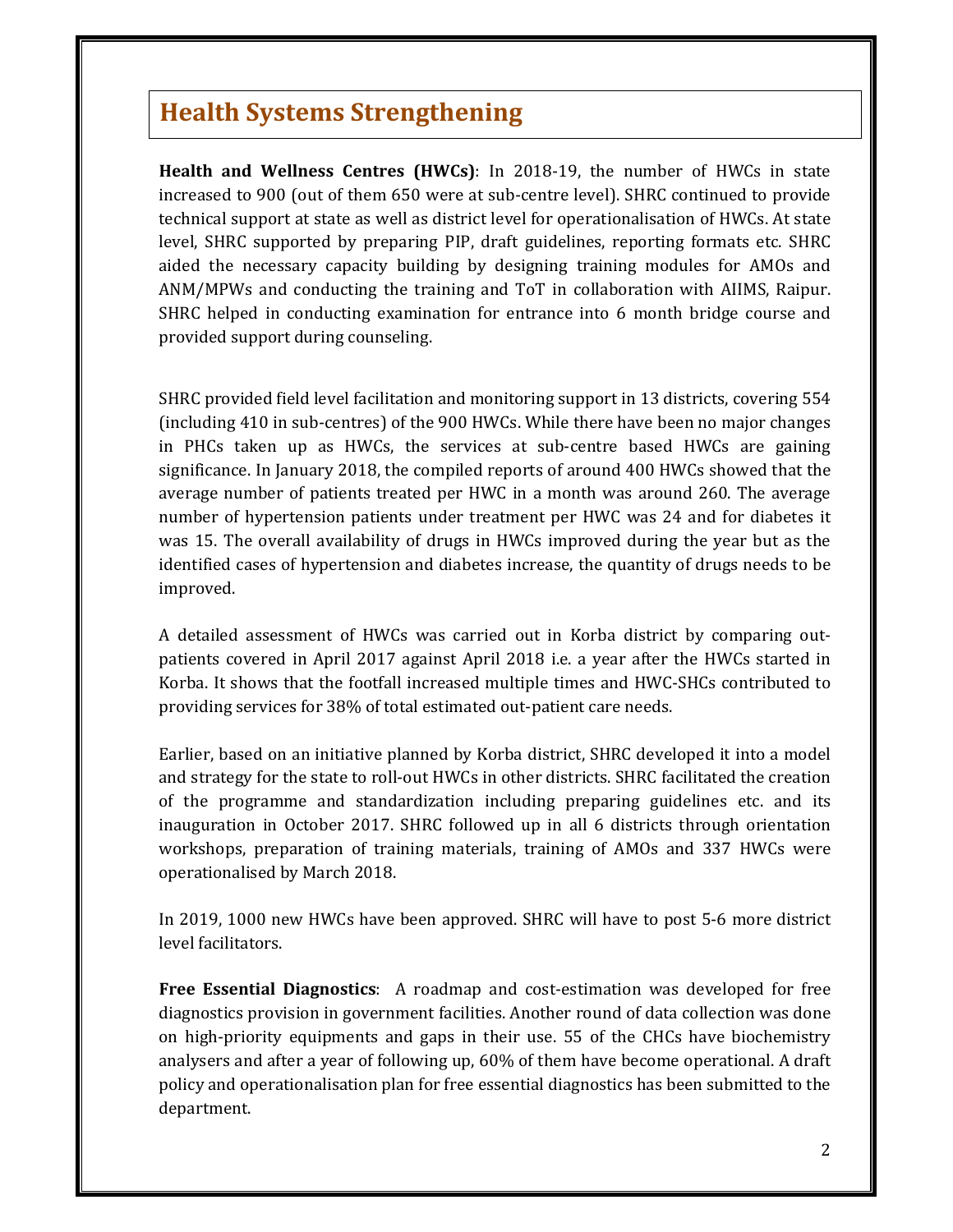**Finalization of Essential Medicine List 2019:** Several rounds of consultation meetings were held before holding a state level workshop on the EML finalization. EML was released on February 20<sup>th</sup> 2019 by hon'ble Health Minister.

A shorter list of high priority drugs for various level of care has been suggested for follow-up and moinitoring.

**Free Essential Drugs:** Prescription Audits carried out in 5 districts (one per division). Monitoring of availability of essential drugs was conducted and key gaps identified. It showed that out of 88 high priority formulations monitored, 48 were received above 60% of the annual requirement in 2018.

**Human Resources in Health (HRH) plan for Bijapur, Dantewada and Sukma**: Plan was recently developed in collaboration with WHO.

**Health Labour Market Analysis:** Health Labour Market Analysis for Chhattisgarh was initiated recently in collaboration with WHO.

**Short Course on Pediatric Care:** A three month course for MOs was designed in collaboration with AIIMS. SHRC also facilitated counseling for selection of course participants. The first batch has started training.

**Capacity Building of Assistant Medical Officers (AMOs, formerly known as RMAs):** In 2017-18, three new training modules were developed by SHRC in collaboration with AIIMS and ICMR regional centre. In 2018-19, the training of AMOs on the new modules has been continued. A total of 259 AMOs were trained by SHRC in 2018-19.

**Analytics:** SHRC provides analysis of community reported causes of deaths every year. In 2017, it covered around 1 lakh deaths. For above work, a system of recording and reporting has been developed. SHRC has also developed a system of carrying out Verbal Autopsies of Maternal Deaths and under-5 Child deaths and provides the department annual analysis reports with recommendations.

**Special Plan for PVTG health – Baiga tribe in Kawardha district**: An inter‐sectoral action plan was developed in collaboration with PHRN and submitted to NHM in December 2017. After approval of funds in 2018–19, the project was initiated. It covers 84 Baiga habitations in Pandaria block. The main components implemented include community management of malnutrition, intensification of community processes including Mitanin's work, BCC interventions, inter-sectoral action for safe drinking water and food security.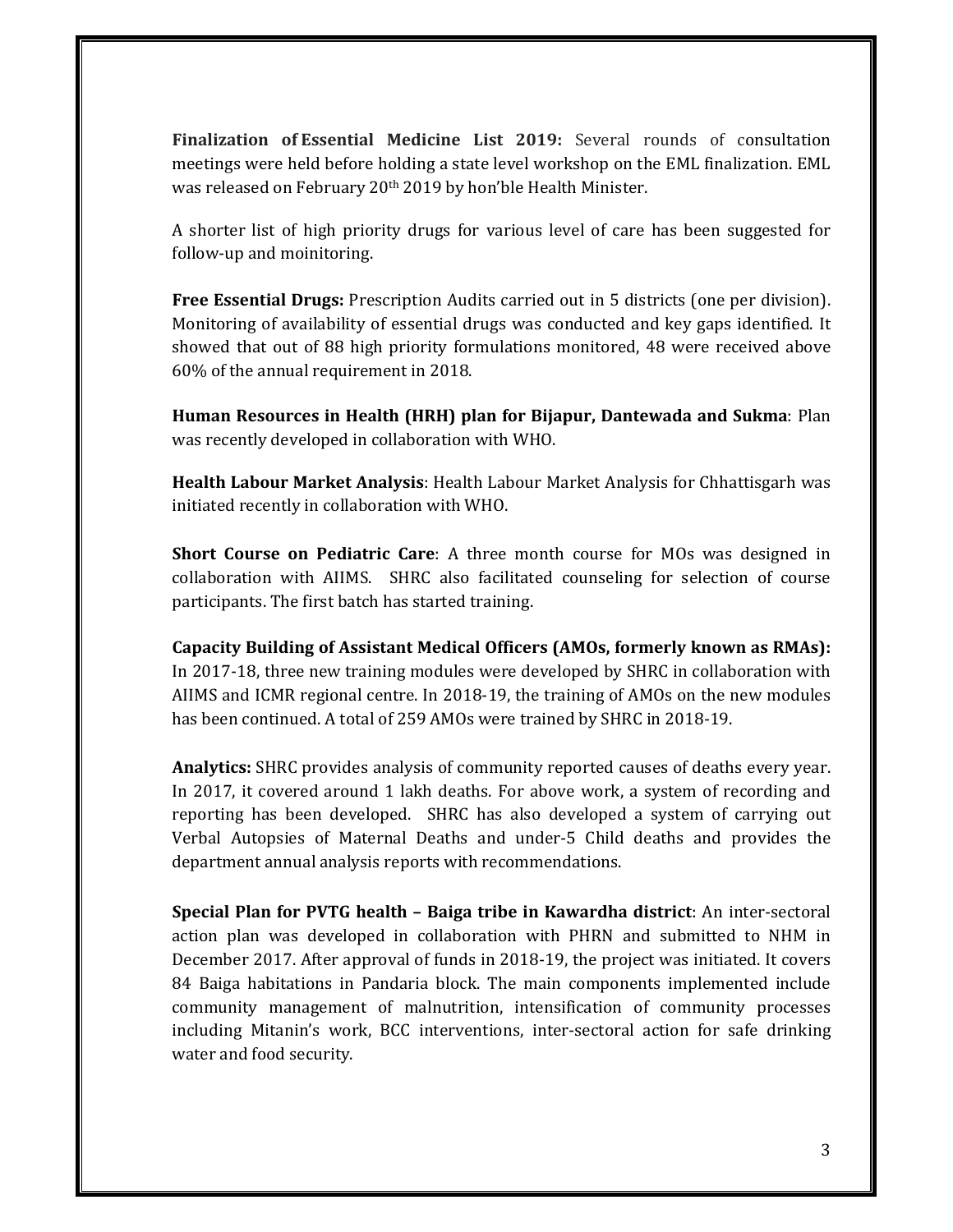**Quality Assurance of AYUSH facilities:** SHRC has submitted draft module for assessment for independent and co located facilities along with checklist (for self assessment, peer assessment and external assessment) and guidelines for evaluation and awards.

**Training on Medicinal plants:** 1778 students from 20 public & 5 private schools, 87 teachers from these schools and 148 ANM from Raipur district were trained on Medicinal plants.

#### **Operations Research:**

Study of unmet health care needs, access to care, choice of providers and out of pocket expenditure was completed. The study included a household survey as well as a facility survey. The study provides new information which can help in constructing a baseline for UHC in the state. The study points out the gaps in services for many kinds of healthcare needs. This information can be used for planning to fill the gaps.

- **a)** Morbidity Survey for common illnesses (Malaria, Diarrhea, ARI) and adherence to treatment. Role of Mitanin in these illnesses.
- **b)** Study of Air Pollution and impact on health.
- **c)** A report on an operational research study Availability and use of LLIN mosquito nets in Bijapur, Chhattisgarh, has been submitted to the department.
- **d**) An operational study to assess the functioning of sector meetings in Bilaspur district has been completed.
- **e)** Primary data collection for the study on Immunization has been completed in 84 tribal blocks.
- **f)** Data collection on Access to Toilets for Persons with Disability and  $3^{rd}$  Gender done with UNICEF support

#### **Other Tasks as per Department's requirements**

• Hindi translation of comprehensive New Born Screening hand book of RBSK.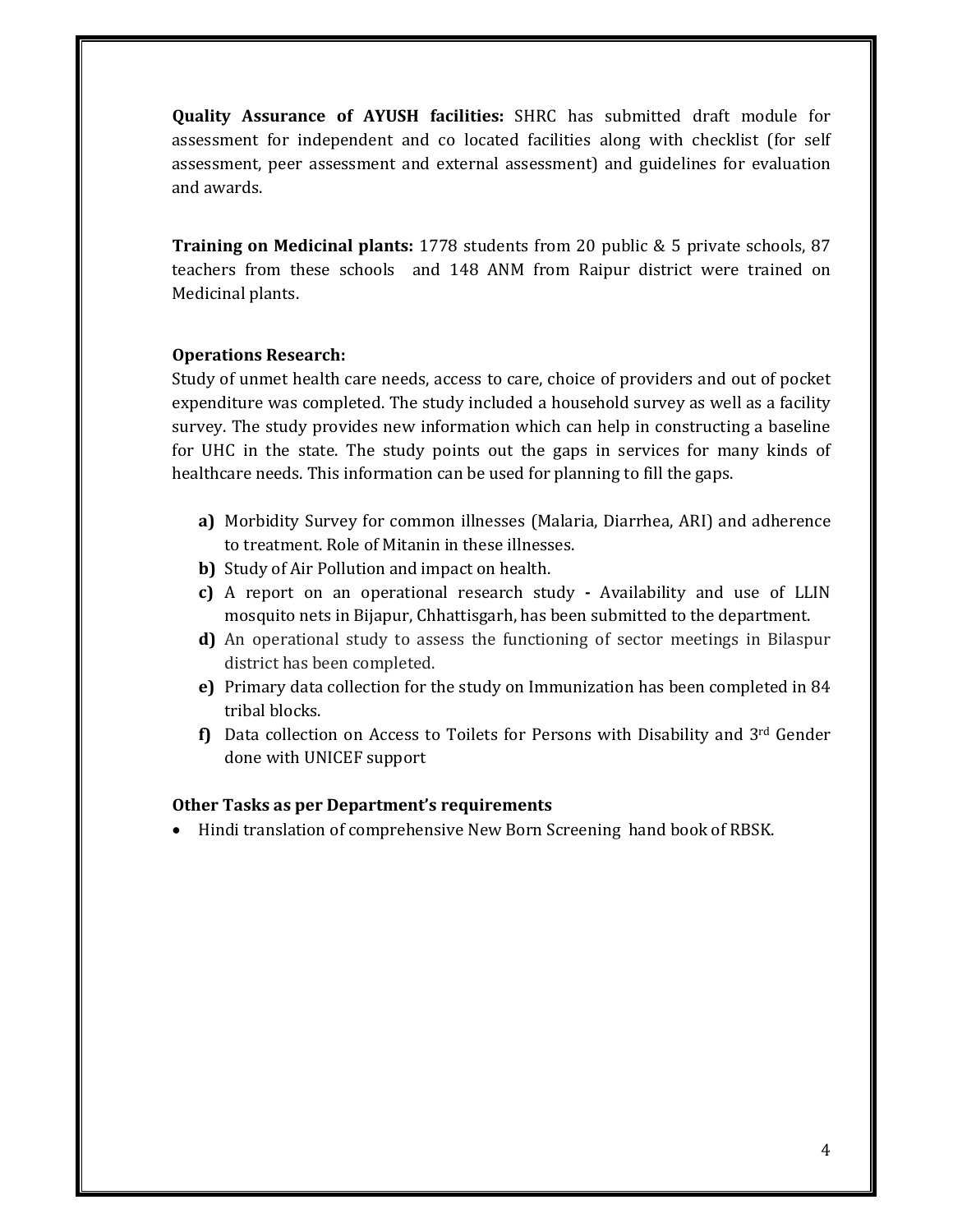# **Community Processes**

### **Outcome oriented and disease specific actions through Mitanin**

#### **Malaria:**

Role in Treatment: Mitanins trained and equipped to diagnose and treat malaria at community level.

- They tested around 16.33 lakh fever cases using RD tests, and 2.09 lakh malaria cases were detected in 2018-19.
- They treated 1.21 lakh PF cases with ACT and the rest with Chloroquine
- They referred 17305 cases of malaria to health facilities, out of which 4080 were severe cases.
- A significant new addition was coverage of children in nearly all government tribal hostels through fortnightly visits by Mitanin Trainers. Hostel children were identified as a vulnerable category requiring special attention. During 2018-19, they tested 48694 hostel children having fever with RD tests and found 5967 Malaria cases. They treated 3759 PF cases with ACT and referred 357 cases to health facilities, out of which 129 were severe cases.
- Support for Bed nets distribution and BCC for bed net use was carrired out through Mitanins. Health department provided around 49 lakh bednets in high API areas. Assessments carried out in Dantewada and Bijapur showed that amongst those who received the bednets, around 90% households utilized them.
- A social mobilization Campaign on Prevention was carried out in June through involvement of Mitanins, PRIs and VHSNCs for prevention of malaria with activities like, awareness through household visit of pregnant women, Wall writings, Rallies, Street theatre, Larvae control by community volunteers adding oil to stagnant water pits, filling pits, Neem smoke and talks in schools on prevention of malaria

Significant energy of Mitanin programme in tribal blocks has been concentrated on malaria for last four years. Around 70% of the malaria in the state is now detected and treated through Mitanins. The availability of drugs with Mitanins has improved and large number of bednets have been distributed. In 2018, a drop in malaria incidence has been recorded. Overall there is 31% reduction in positive cases compared to 2017.

The community reported mortality due to fever/malaria in tribal areas has also come down substantially from 2016 onwards.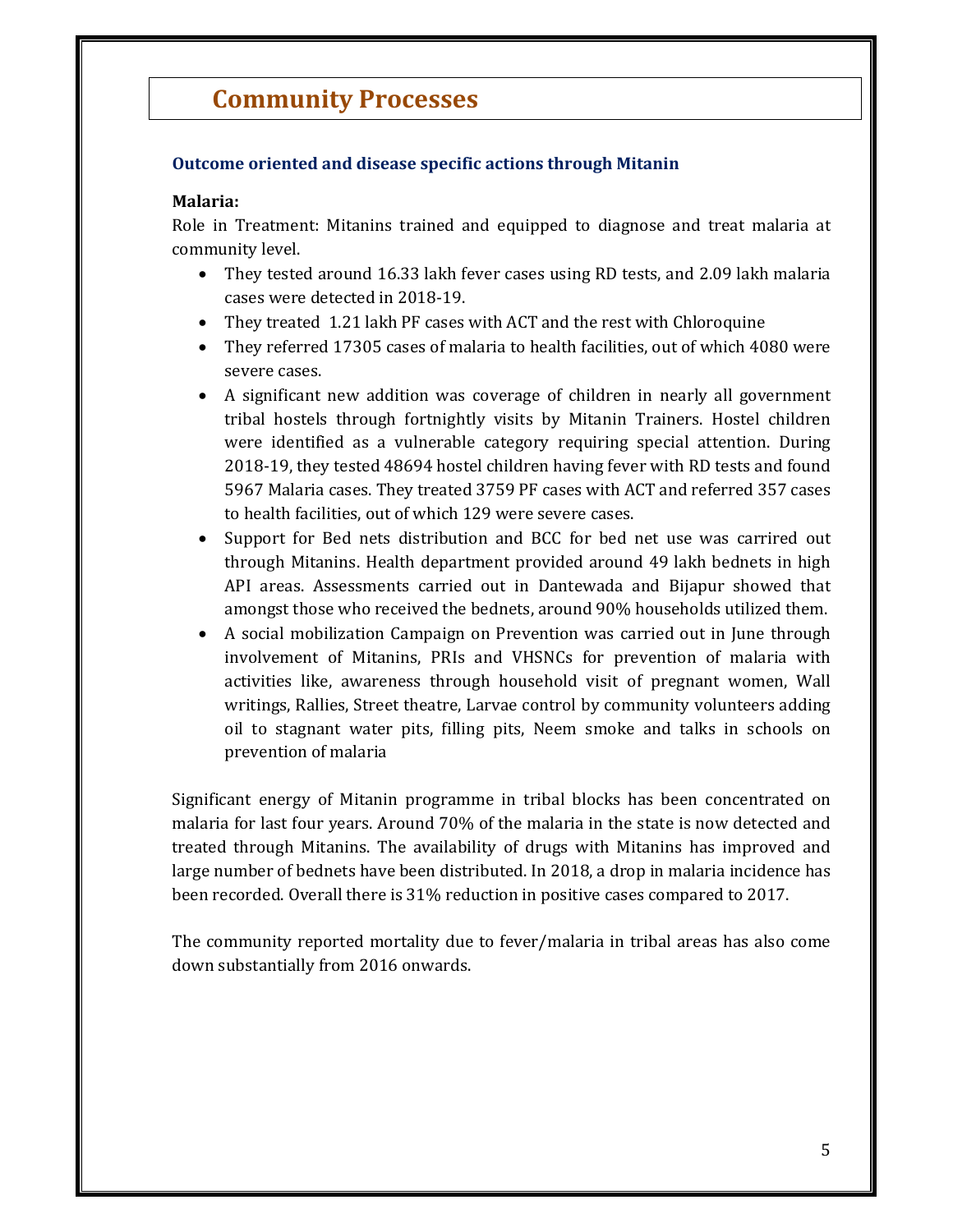| Year | Fever-Malaria<br>related deaths | 1-59 years Tribal 88<br>blocks Total deaths | % of fever/malaria related<br>deaths in 1-59 yrs deaths in<br>88 blocks |
|------|---------------------------------|---------------------------------------------|-------------------------------------------------------------------------|
| 2013 | 1293                            | 12679                                       | 10.20%                                                                  |
| 2014 | 1558                            | 15087                                       | 10.33%                                                                  |
| 2015 | 1499                            | 13695                                       | 10.95%                                                                  |
| 2016 | 1100                            | 12754                                       | 8.62%                                                                   |
| 2017 | 554                             | 13272                                       | 4.17%                                                                   |
| 2018 | 301                             | 13130                                       | 2.29%                                                                   |

Source: Community Reported Mortality study report by SHRC

#### **TB:**

- A social mobilization campaign on TB was carried-out during the month of Sept-October 2018. During the campaign, 34642 presumptive cases were identified by Mitanin, out of which 11435 presumptive cases visited hospitals for sputum test and 2192 cases got confirmed.
- Apart from campaign, identification of suspected TB cases and providing them regular follow-up services are also regular feature of Mitanin's work. Under this, 113962 presumptive cases were referred by Mitanins for sputum test in 2018-19.
- Mitanins act as DOTS providers for around 85% of the TB cases.



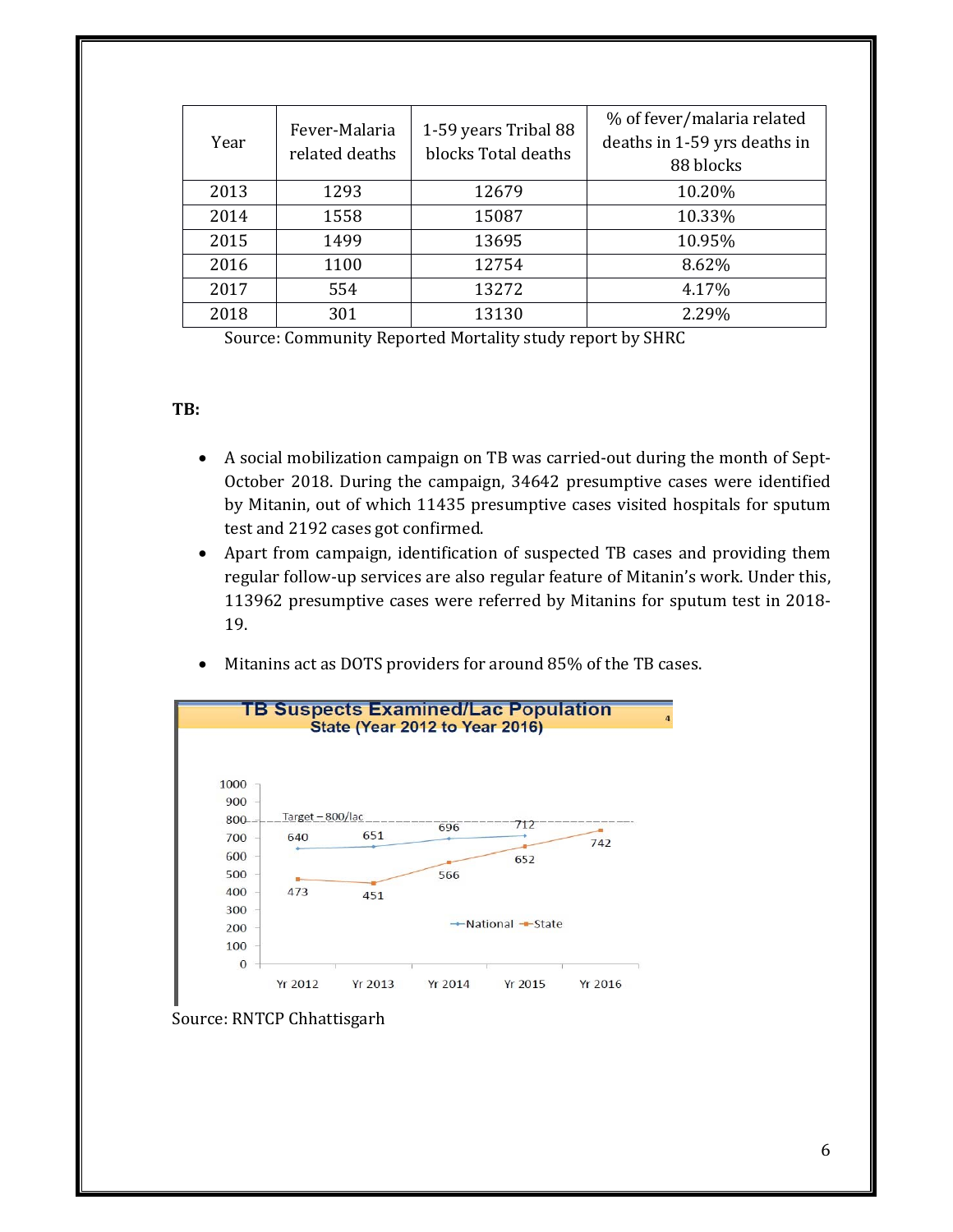#### **Leprosy:**

- During the month of September–October 2018, a social mobilization campaign was carried-out on leprosy. Throughout the campaign, Mitanins identified 21054 presumptive, out of which 9025 cases got checked by doctors.
- Apart from campaign, 35320 presumptive cases were referred by Mitanins for confirmation in 2018-19.
- A new addition to Mitanin's training on Leprosy was on Prevention on Disability with components of self-care, prevention of ulcers etc.



**New Cases Detected**

Data source: NLEP National reports

#### **Water‐borne diseases:**

- 16.48 lakh diarrhea patients given ORS by rural Mitanins and 25981 severe cases were referred to hospitals during 2018-19.
- Water testing by Urban Mitanins (7th round May-June 2018, using H2S kits) 21% of around 4549 drinking-water samples taken by Mitanins from 19 cities were found contaminated. Mahila Arogya Samitis and Mitanins also shared the status of the drinking water with the ward level councilors and Municipal Corporations to demand clean drinking water.
- Water testing through using of H2S kits was done in rural area by Mitanins and VHSNC members (4th round in May 2018). 12% of 14944 samples taken for test were found contaminated. List of contaminated sources were submitted in the respective departments at Block, District and State level for ensuring safe drinking water.
- During April 2018, Rural Mitanins and VHSNC members had identified 3822 hamlets with inadequate access to safe drinking water. Most of these habitations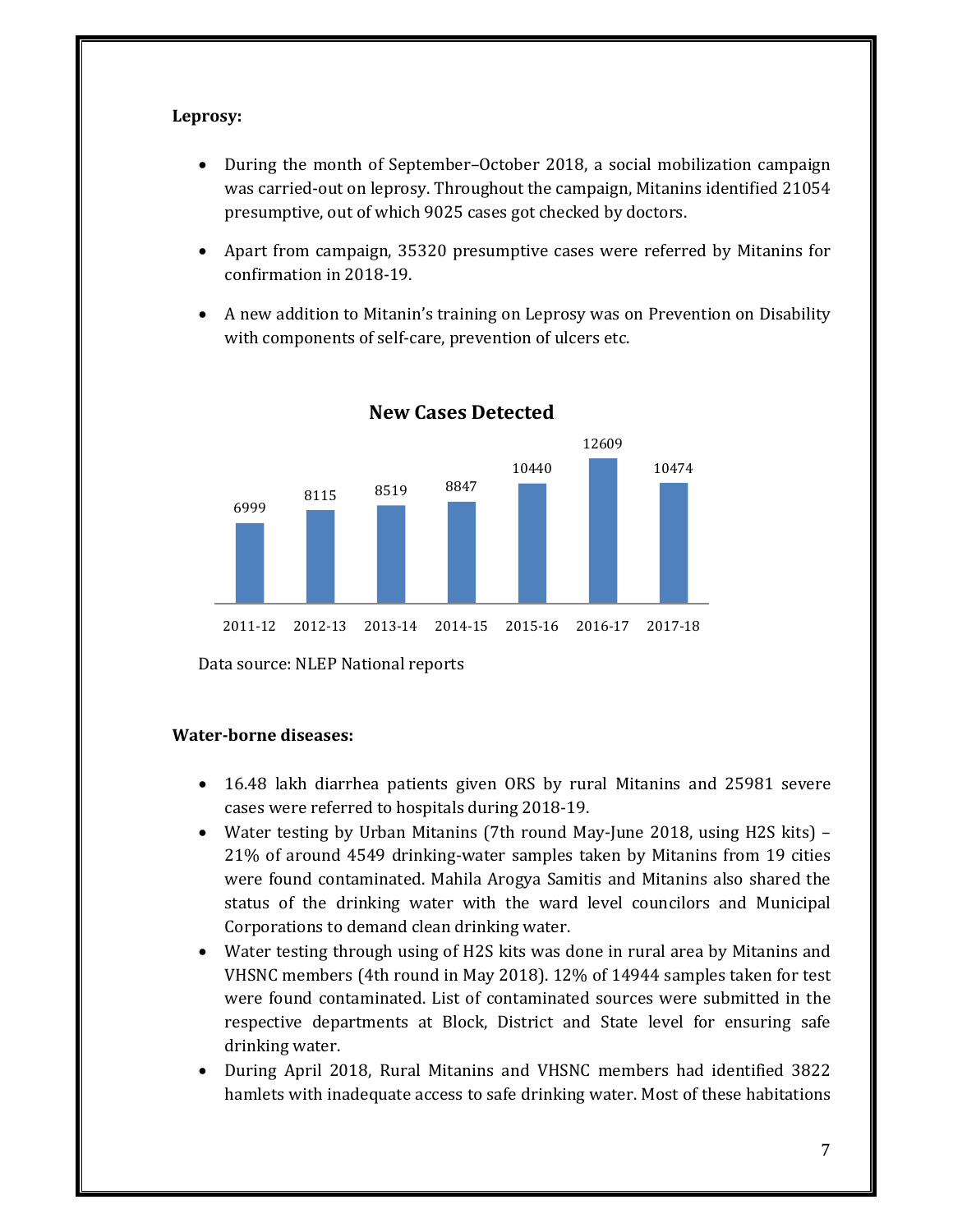were dependent on wells, shallow dug wells *(dodhi)*, surface water sources like streams. Many of them had bore wells but were non-functional for long periods. List of such hamlets were given to concerned authorities at Block, District and State level for corrective action.

### **Newborn Care:**

- 5.03 lakh rural newborns (around 92% of total estimated newborns) were visited by Mitanins (designated  $7$  home visits for HBNC) for counseling of families and identification of illnesses during 2018-19.
- 60315 sick newborn identified (around 13% of all newborn), out of which 28066 cases were treated by Mitanin with Amoxicillin and 28643 severe cases referred by Mitanins to health facilities for treatment. Out of those referred, 20269 cases were referred after giving  $1<sup>st</sup>$  dose of Amoxicillin.
- According to NFHS-4, the state has maintained its pace of improvement in immunisation.

|         | Children age 12-23 months fully immunized (%) |  |  |
|---------|-----------------------------------------------|--|--|
| Current | Status   % points improvement in one          |  |  |
| (2016)  | decade since 2006                             |  |  |
| 76.4    | 27.7                                          |  |  |
| 62.0    | 18.5                                          |  |  |
|         | .                                             |  |  |

Source: NFHS-4 and NFHS-3

Mobilising for immunisation continues to be a key activity for Mitanins. Mitanins and ANMs have worked as a team to improve immunization status. It takes up a large share of their time and 2018 -19 was dominated by several special campaigns e.g. MR.

# **ARI in Children:**

• 91042 Pneumonia cases (under-5 year age) identified by Mitanins during 2018-19. Out of which, 62480 cases treated by Mitanin with Amoxicillin and 25938 cases referred to health facilities for treatment.

# **Counseling on Child Integrated Health, Nutrition and Care:**

• Around 57.94 lakh home visits were made by Mitanins for children under 3 years age for counselling on nutrition, prevention, identification and treatment/referral of infection, psycho-social development in 2018–19. There has been a substantial increase in home visits by Mitanins over the last 4 years from 24 lakh home visits.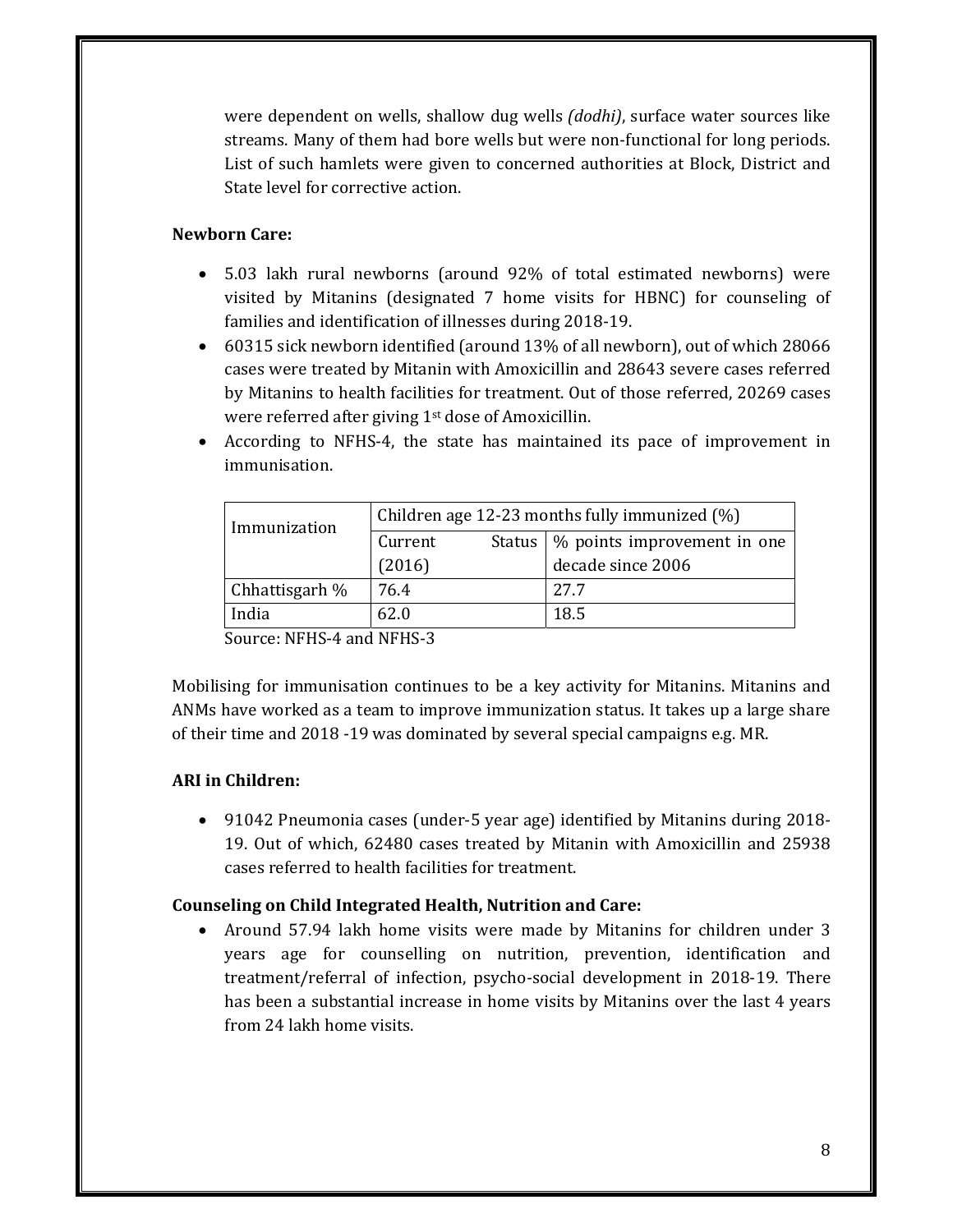#### **Maternal Health:**

- 19.16 lakh home visits by Mitanin for counseling pregnant women on rest, diet and ANC check-ups in rural areas during 2018-19. Fixed day services for ANC are functional in majority of blocks and Mitanins escort a large number of women there.
- 3.39 lakh deliveries of rural women were accompanied by Mitanin for institutional delivery during 2018-19. Mitanins escort more than 85% of all rural institutional deliveries.
- According to NFHS-4, Chhattisgarh has been one of the better performing states on basic indicators. It is the result of Mitanins, AWW and ANMs' joint effort.

| ANC          | Mothers who had antenatal<br>check-up in the first trimester<br>(% ) |                                                | Mothers who had at least 4<br>antenatal care visits $(\%)$ |                                                |
|--------------|----------------------------------------------------------------------|------------------------------------------------|------------------------------------------------------------|------------------------------------------------|
|              | Current<br><b>Status</b>                                             | $\%$<br>points<br>improvement<br>in one decade | Current<br><b>Status</b>                                   | $\%$<br>points<br>improvement<br>in one decade |
| Chhattisgarh | 70.8                                                                 | 24.8                                           | 59.1                                                       | 30.8                                           |
| India        | 58.6                                                                 | 14.7                                           | 512                                                        | 14.2                                           |

Source: NFHS-4 & NFHS-3

| Anemia in women | Pregnant women age 15-49 years who are anemic<br>$($ < 11.0 g/dl) $(\% )$ |                                       |  |
|-----------------|---------------------------------------------------------------------------|---------------------------------------|--|
|                 | <b>Current Status</b>                                                     | % points improvement in one<br>decade |  |
| Chhattisgarh %  | 41.5                                                                      | 21.6                                  |  |
| India           | 50.3                                                                      | 7.6                                   |  |
|                 |                                                                           |                                       |  |

Source: NFHS-4 & NFHS-3

**Family Planning:** 41167 cases were facilitated by Mitanin for IUCD insertion.

**Mitanin Drug Kit Follow up and Monitoring:** SHRC is monitoring availability of drugs with Mitanins.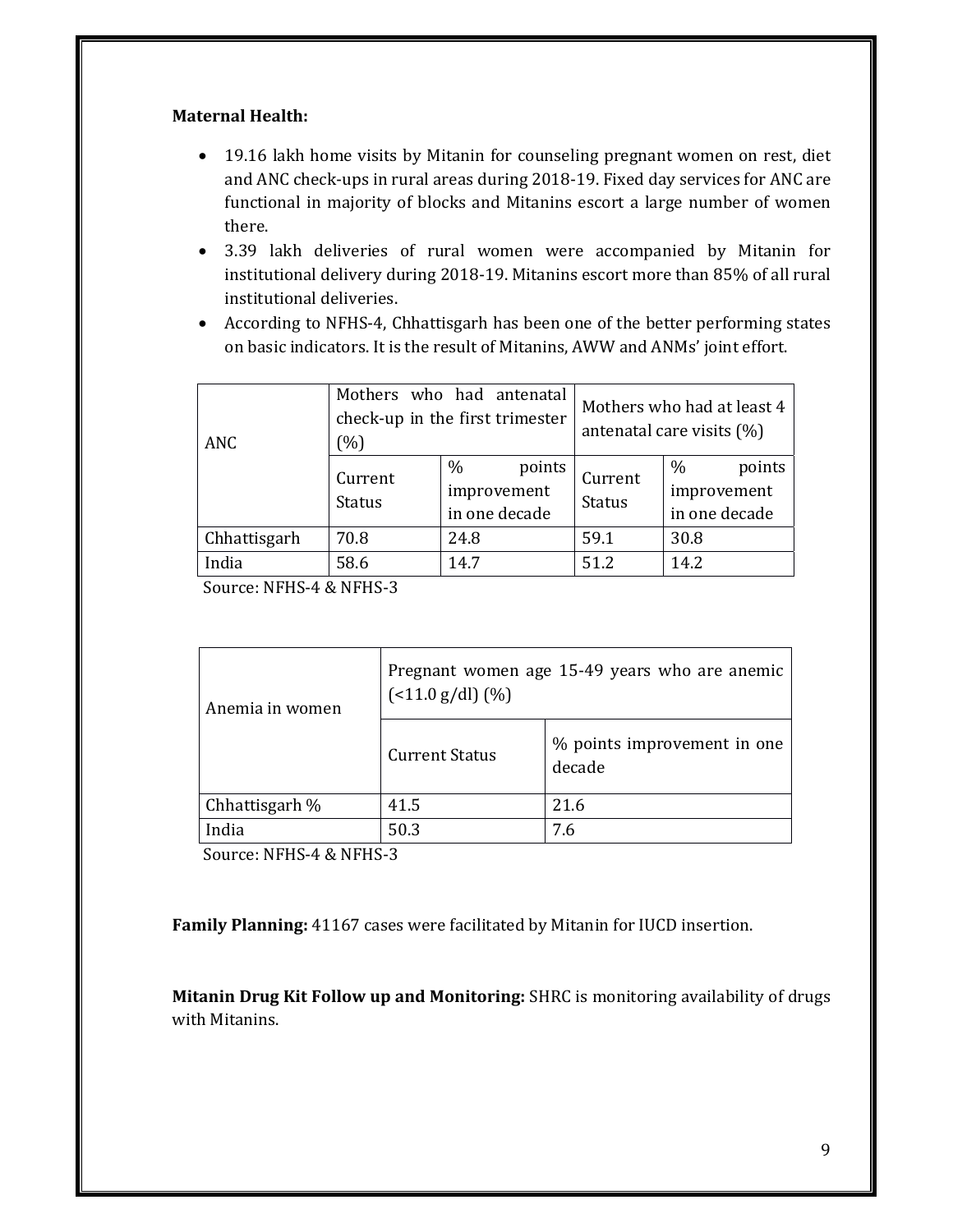|                |                                           | <b>Estimated</b> |                   |               |  |
|----------------|-------------------------------------------|------------------|-------------------|---------------|--|
| S.N.           | <b>Name of Drug</b>                       | required         | Received till     |               |  |
|                |                                           | quantity<br>for  | <b>March 2019</b> | $\frac{0}{0}$ |  |
|                |                                           | 2018-19          |                   |               |  |
| $\mathbf{1}$   | Paracetamol Tab 500 mg                    | 54596100         | 14679000          | 26.9%         |  |
| $\overline{2}$ | Paracetamol Syrup 60ml                    | 1679880          | 1059224           | 63.1%         |  |
| 3              | ORS Sachets (Large)                       | 4199700          | 2592999           | 61.7%         |  |
| $\overline{4}$ | Chloroquine Tab                           | 2377075          | 2497900           | 105.1%        |  |
| 5              | <b>Bivalent R.D.Kits</b>                  | 684400           | 271342            | 39.6%         |  |
| 6              | ACT (>15 Years)                           | 614400           | 381180            | 62.0%         |  |
| 7              | ACT (9-14 Years)                          | 115090           | 109040            | 94.7%         |  |
| 8              | ACT (5-8 Years)                           | 99756            | 87290             | 87.5%         |  |
| 9              | ACT (2-4 Years)                           | 142643           | 97990             | 68.7%         |  |
| 10             | ACT (0-1 Year)                            | 72800            | 48630             | 66.8%         |  |
| 11             | (Dispersible)<br>Amoxycillin Tab<br>125mg | 6299550          | 6131400           | 97.3%         |  |
| 12             | Permethrin Lotion                         | 839940           | 4647              | 0.6%          |  |
| 13             | Povidone Iodine ointment                  | 419970           | 410763            | 97.8%         |  |
| 14             | Metronidazole Tablet                      | 41997000         | 7861300           | 18.7%         |  |
| 15             | <b>Antacid Tablet</b>                     | 25198200         | 5432100           | 21.6%         |  |
| 16             | Gentamycin 0.3% Eye Drop IP               | 279980           | 141687            | 50.6%         |  |
| 17             | Zinc tablets                              | 26231625         | 15814900          | 60.3%         |  |
| 18             | Bandage 3"x3"m                            | 419970           | $\mathbf{0}$      | 0.0%          |  |
| 19             | Cotton 25 g.m.                            | 419970           | 400               | 0.1%          |  |

Source: CGMSC reports

**Work on Dengue control**- Under this activity, 350701 families were visited and 7869 fever cases were referred to health facilities for treatment.

According to household survey to evaluate IEC efforts from various sources, 92% of families received information on Dengue from Mitanins and 47% through TV. Mosquito larvae were found in 9% households. Severe problems were found regarding stagnant water in road construction sites, playgrounds, vacant residential plots etc. in addition to vessels for storing water for use in toilets.

**Other activities of Urban Mitanins:** 3771 urban Mitanin covering slums of 19 cities around 2 million population.

- Mitanins mobilized 80% of the expected no. of deliveries to institutions with 82% of them being in government facilities
- 91% of newborn received designated home visits and 13% of them referred by Mitanin to health facilities on detecting signs of sickness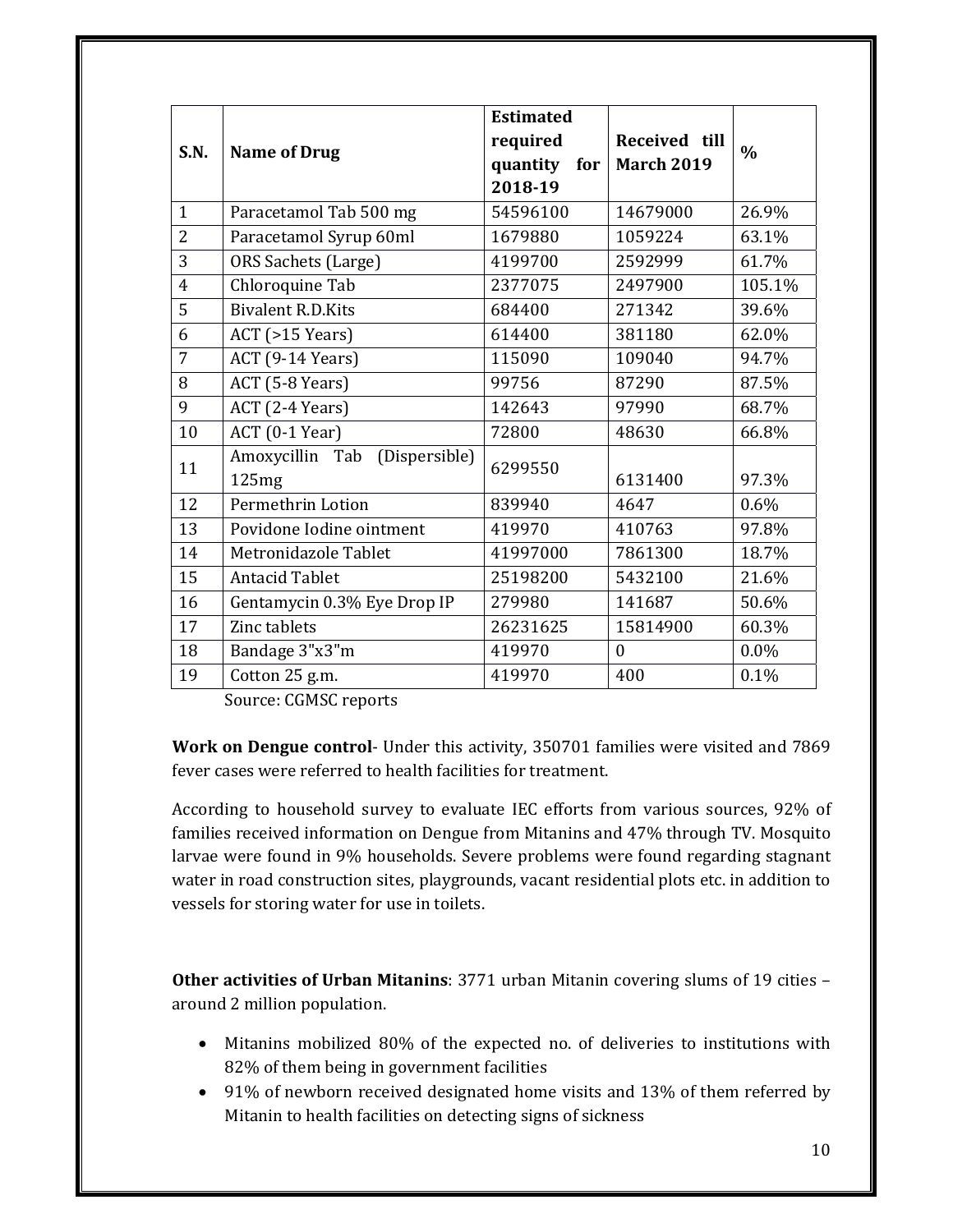- 1.72 lakh diarrhea cases given ORS by Mitanins
- In October 2018, under campaign on TB and Leprosy case identification, Mitanins identified 4922 presumptive cases of TB and 2456 presumptive cases of leprosy.
- Identification of suspected Leprosy cases and providing them regular follow-up services are also regular feature of Mitanin's work. Under this, 9287 cases were referred by Mitanins for test in 2018-19.

### **Strengthening Community Participation**

**Street Theatre**: Street theatre was promoted amongst Mitanins, Mitanin Trainers, VHSNCs and MAS. They have been trained to organize street play at village and Mohalla level on relevant issues. Street plays are used in forums like Public-dialogue, including on issues like rights of patients when they seek treatment from public or private hospitals. 

### **During 2018‐19, VHSNC conducted street plays on following issues‐**

- Anti-tobacco- 8914 VHSNCs organized street play to make community aware on harmful effect of tobacco consumption.
- Violence against Women- 12305 VHSNCs organized street play on opposing violence against women.
- Malaria- 12389 VHSNCs organized street play on prevention and treatment of malaria.
- Diarrhea 12109 VHSNCs organized street play on prevention of diarrhea.

# **During 2018‐19, MAS conducted street plays on following issues‐**

- Violence against Women-1006 MASs organized street play on opposing violence against women.
- Private Hospital 951 MASs organized street play to make people aware on various issues such as RSBY card, unwanted tests and treatment, extra charges, etc.
- Anti-tobacco- 1803 MASs organized street play to make community aware on harmful effect of tobacco consumption.

**Anti-tobacco community campaign:** A campaign on sensitizing people on dangers of oral tobacco (Gutka, Gudakhu in particular), including its link with stroke was carried out. The focus was on a) schools b) women. The campaign used various platforms like VHSNC, cluster meetings, street theatre to initiate a dialogue. During this campaign, 15438 VHSNCs had discussion on harmful effect of tobacco, 15245 VHSNCs had done wall writing, 8914 VHSNCs organized street play and 12605 VHSNCs visited schools to discuss with the teachers and school going children.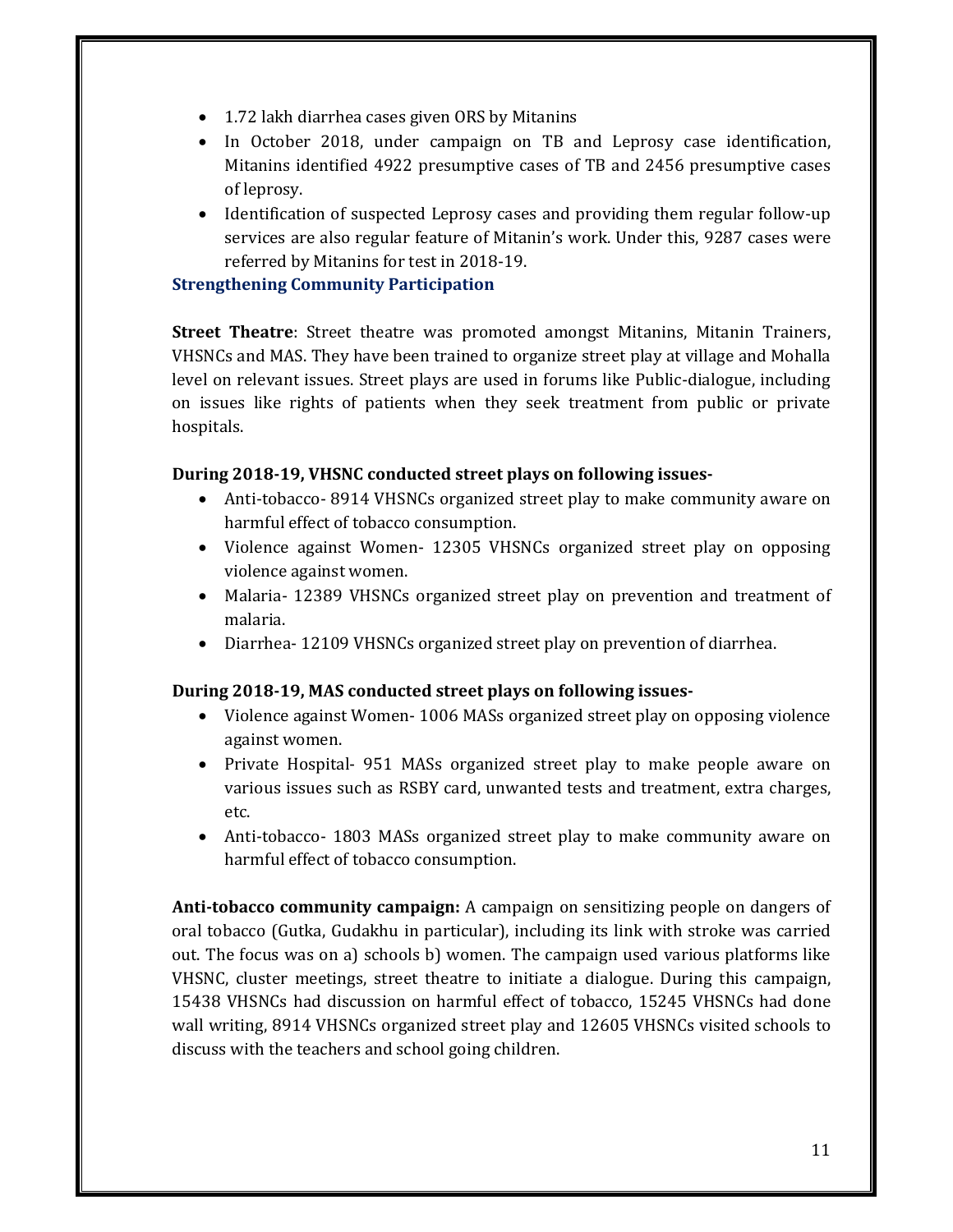#### **VHSNC:**

- About 18000 VHSNCs out of 19180 (94%) VHSNCs are regularly monitoring the village level services.
- VHSNCs are being guided to take on the spot action on the issues identified through monitoring register and discussions. Report shows, about 14917 VHSNCs had undertaken any on the spot action during 2018-19.
- During November 2018 January 2019, VHSNCs carried-out a campaign on ensuring toilet facility for girl students in schools. Under this campaign, 11330 VHSNCs visited schools to monitor toilet facility for students, 1779 schools found with some issues and VHSNC in consultation with School management and Gram Panchayat resolved issues of 958 schools by February 2019.
- Wall writing for IEC- Under an innovation activity, wall writings on key health messages have been done in 1791 Gram Panchayats. Per Panchayat, 17 health messages, few of which with pictorial form have been written with best quality paint. There is very positive response from the community as well as government officials on this activity. Now VHSNCs of rest Villages have carriedout this activity from untied fund.

**Swasth Panchayat Yojana:** Continuous supportive supervision being provided to strengthen village health planning at Panchayat level. The 9th Swasth Panchayat survey was conducted and top scoring 3 Panchayats from each block were awarded in public functions like swasth Panchayat sammelans.

**Swasth Panchayat Sammelans:** Swasth Panchayat Sammelans successfully organized in 143 Blocks. Swasth Panchayat awards given to Panchayats. Sammelan in Pamgarh, Raigarh and Lailoonga blocks will be done during  $1<sup>st</sup>$  quarter of 2019-20.

**PRI members training on health:** About 14500 Panchayat members from 142 blocks have been trained on health, sanitation and drinking water related topic. Training in Pamgarh, Raigarh, Bakavand and Odgi will be done during  $1<sup>st</sup>$  quarter of 2019-20.

**Fulwari Creches:** Mitanin programme and SHRC continues to play its role in capacity building and trouble-shooting for community run Fulwari centres. Apart from field level facilitation, SHRC has been involved in advocacy at state-level.

#### **Community Action for Health:**

- Analysis of community reported death report (draft) is prepared.
- Analysis of verbal autopsies of child death report is (draft) is prepared. Analysis of verbal autopsies of maternal death report (draft) is prepared.

#### **Mahila Arogaya Samiti (MAS) in urban slums:**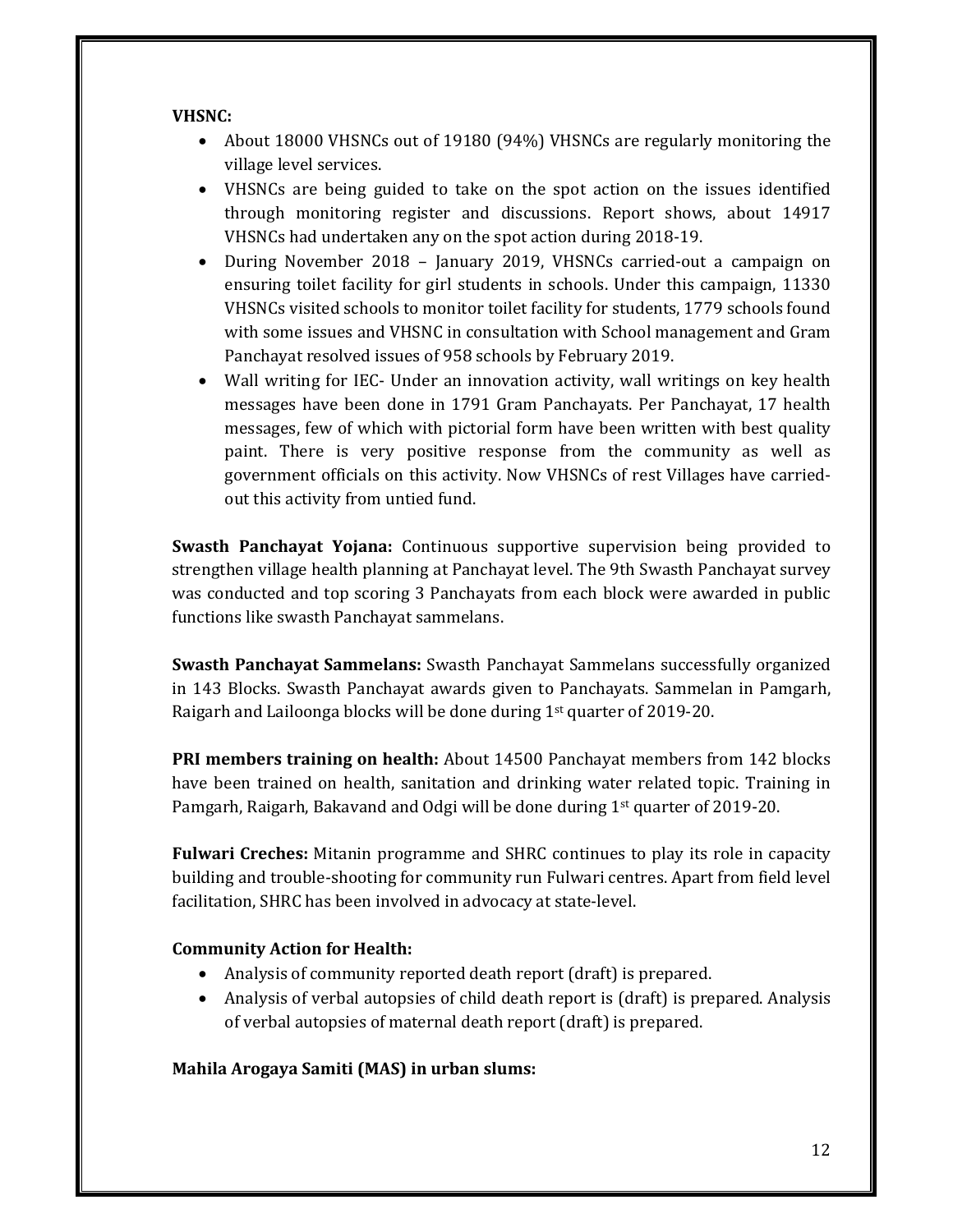- **Anti-tobacco campaign** This campaign was carried out by 3706 MASs. under this campaign, 398 schools were visited to discuss with children, 1803 street theatres were organized at community level, 2683 rallies, 3029 shops were visited urge the shopkeepers to stop selling tobacco products in the community.
- *Samuday adharit nigrani evm samajik ankeshan karyakram/ Sammelans***‐** This was organized by 8 cities in 2018–19. Especially, issues relating to private hospitals, Nagar Nigam and ICDS were raised by the people.
- **Sickle cell** A campaign on identification of sickle cell cases among children was carried out by MAS in 19 cities. Under this campaign 1575 suspected cases were identified and referred to health facilities for test and treatment.

**Mitanin Patient Help Desks in Hospitals:** 210 existing help desks are functional in hospitals (CHC or above levels).

# **Training and Capacity Building:**

# **Training of Rural Mitanins:**

- Annual training of 56863 Mitanins have been done by the end of March 2018. Training of rest will be completed in next quarter. 4215 Mitanins, some of whom are new and some are weak in technical knowledge given induction training.
- Supportive supervision training has been done of District Coordinators, Block Coordinators and Mitanin trainers.

#### **Urban Mitanin Training:**

- 3676 Mitanins have been trained during the year. Under this 8th round training, Mitanins have been trained on HBYC, SNCU, Birth defects, Safe abortion, Family planning, etc.
- Supportive supervision training has been done of City Coordinators, Area Coordinators and Mitanin trainers.

# **HWC‐ NCD training of Mitanins:**

- 11349 (95%) out of a target of 12000 Mitanins have been trained on NCD.
- 10.06 lakh (84%) CBAC forms and 4.6 lakh family folder forms have been filledup.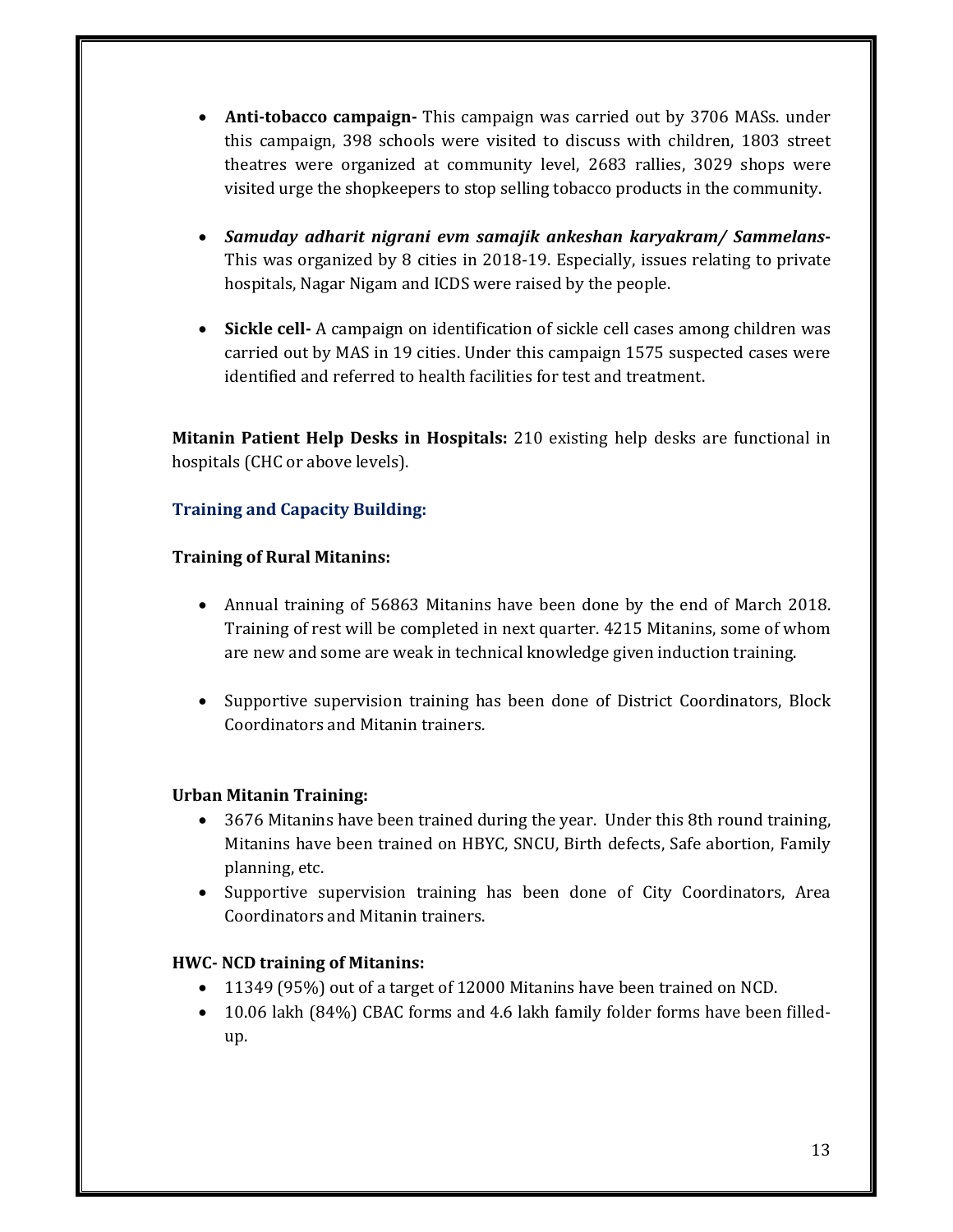**In-house video production** – With technical support of NGO called Digital Green, SHRC has built in-house capacity to produce good quality videos. Mitanin Trainers and Block Coordinators have learnt video-photography and SHRC staff have learnt editing.

- 16 films produced so-far on topics like Diarrhea, Malaria, Pneumonia, IFA for pregnant women, Complementary feeding, KMC, Family planning, Food and rest for pregnant women, Family visits,
- 126 Pico projectors distributed to Mitanin Trainers for film show.

# **Training of MAS (Mahila Arogya Samiti):**

• 3609 MASs have been trained during this year. Under this  $4<sup>th</sup>$  round of training, MAS have been sensitized on vulnerable groups, Dengue, Private hospitals, anti-tobacco issues and revision on role and responsibility of MAS members. 

#### **Mitanin Incentive payment:**

- As per State new order, Mitanins are being paid 75% top-up from state Government over incentive amount earns from NHM.
- Current pendency has been reduced to an average of 3 months.

### **Mitanin Career Development:**

- 1470 Mitanins completed ANM training course out of which only 712 Mitanins have got job. There is need of Govt. policy to absorb remaining 758 Mitanins in Government jobs.
- 210 Mitanins were enrolled in GNM course. So-far 181 of them have completed the course, out of which only 7 have managed to get contractual job.
- Fresh proposal has been submitted to government for recruitment of above Mitanins against existing ANM posts under NHM

**Communication Activities:** New edition of Mitanin newsletter were brought out, including in Gondi.

**NIOS Certification**: SHRC has been accredited by NIOS as AVI for ASHA certification in CG. 20 state trainers and 90 ASHAs have been certified so far. Results of 300 ASHAs are awaited and application forms of another 125 ASHAs have been submitted to NIOS for certification.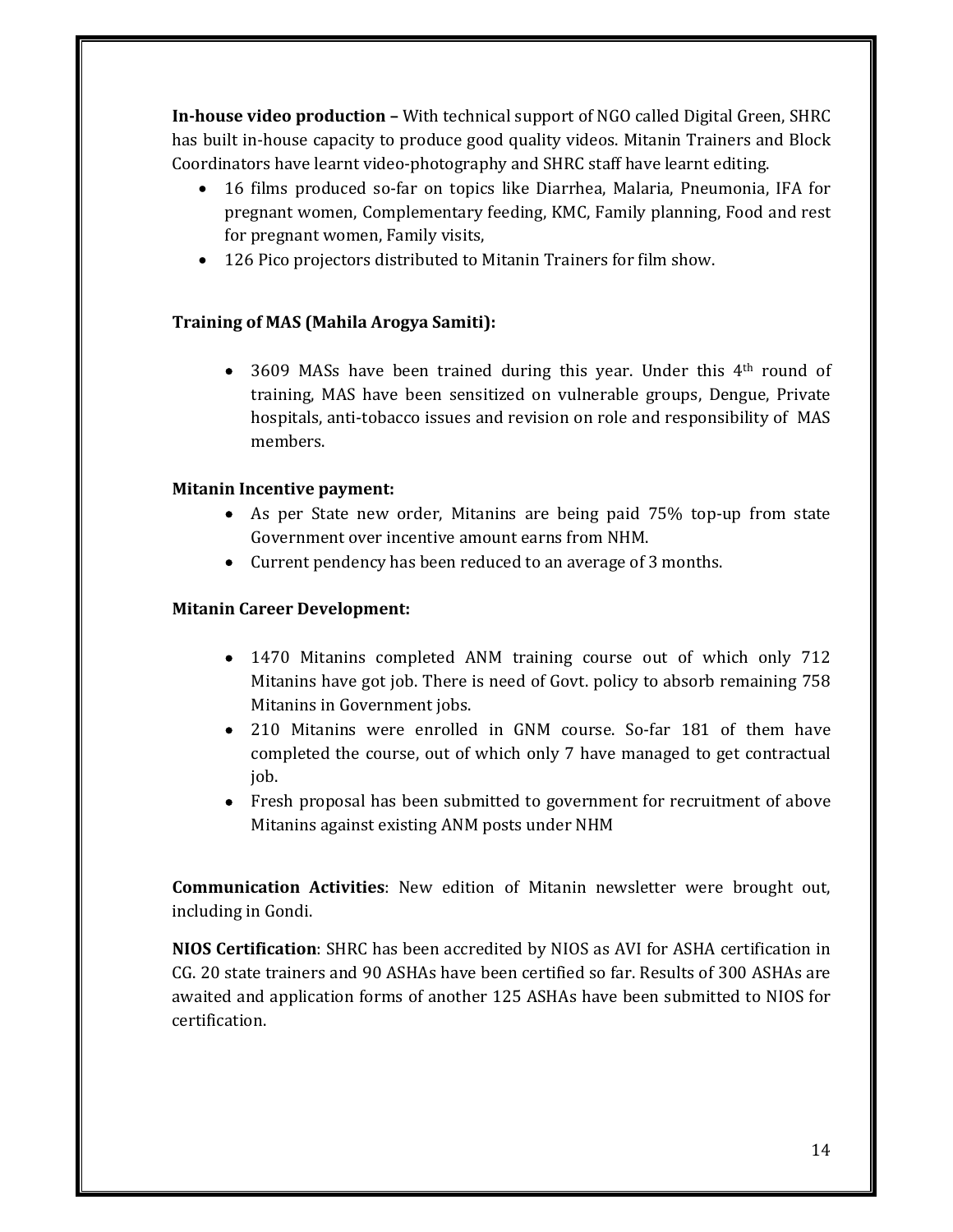**Mitanin Kalyan Kosh:** Existing activities continued.

| <b>Main Activities</b>                                                                                           | <b>No. of Mitanins</b> |
|------------------------------------------------------------------------------------------------------------------|------------------------|
| Educational Incentive (for class class 8th Rs. 2000, for 10th<br>Rs.5000, for $12th$ , graduation, PG Rs. 10000) | 1557                   |
| Higher Education (for Mitanin's children who secured 75%                                                         |                        |
| and above in class 10 <sup>th</sup> Rs. 25000 and for class 12th Rs.                                             | 1661                   |
| 50000)                                                                                                           |                        |
| Maternity Support (Rs. 15000)                                                                                    | 1315                   |
| Old Age Support (Rs. 20000 for Mitanins who completed 60                                                         |                        |
| years of age and not enrolled in Swavalamban pension                                                             | 77                     |
| fund)                                                                                                            |                        |
| <b>Medical Support</b>                                                                                           | 786                    |
| Kanya vivah                                                                                                      | 80                     |
| Support to Mitanin on Husband's Death                                                                            | 393                    |
| Support to family on Mitanin's Death                                                                             | 126                    |

# **External Assessment of Mitanins by UNICEF on Maternal and Child Health**

**Knowledge and Practice**: A total of 582 Mitanins were covered in 6 districts - Surguja, Jashpur, Raipur, Durg, Bijapur, and Dantewada. The assessment shows the following key results:

# **Newborn Care:**

- 89% of Mitanins visited more than 6 times to lactating mother within 42 days of birth.
- 90.5% Mitanins had adequate knowledge of key newborn care messages, urban Mitanins relatively weaker
- 97.3% Mitanins have knowledge about Kangaroo Mother Care
- 98.8% of Mitanins have knowledge about colostrums feeding to new born
- 98% of Mitanins giving advice to mother to wash hand before touching new born

**Diarrhea:** 96% of Mitanins have knowledge about giving ORS solution and 76% about giving salt and sugar solution when a child has diarrhea. 98.5% of Mitanins advise to mother to use boiled water in case safe drinking water is not available

**Pneumonia:** 83% Mitanins had adequate knowledge about major symptoms of pneumonia